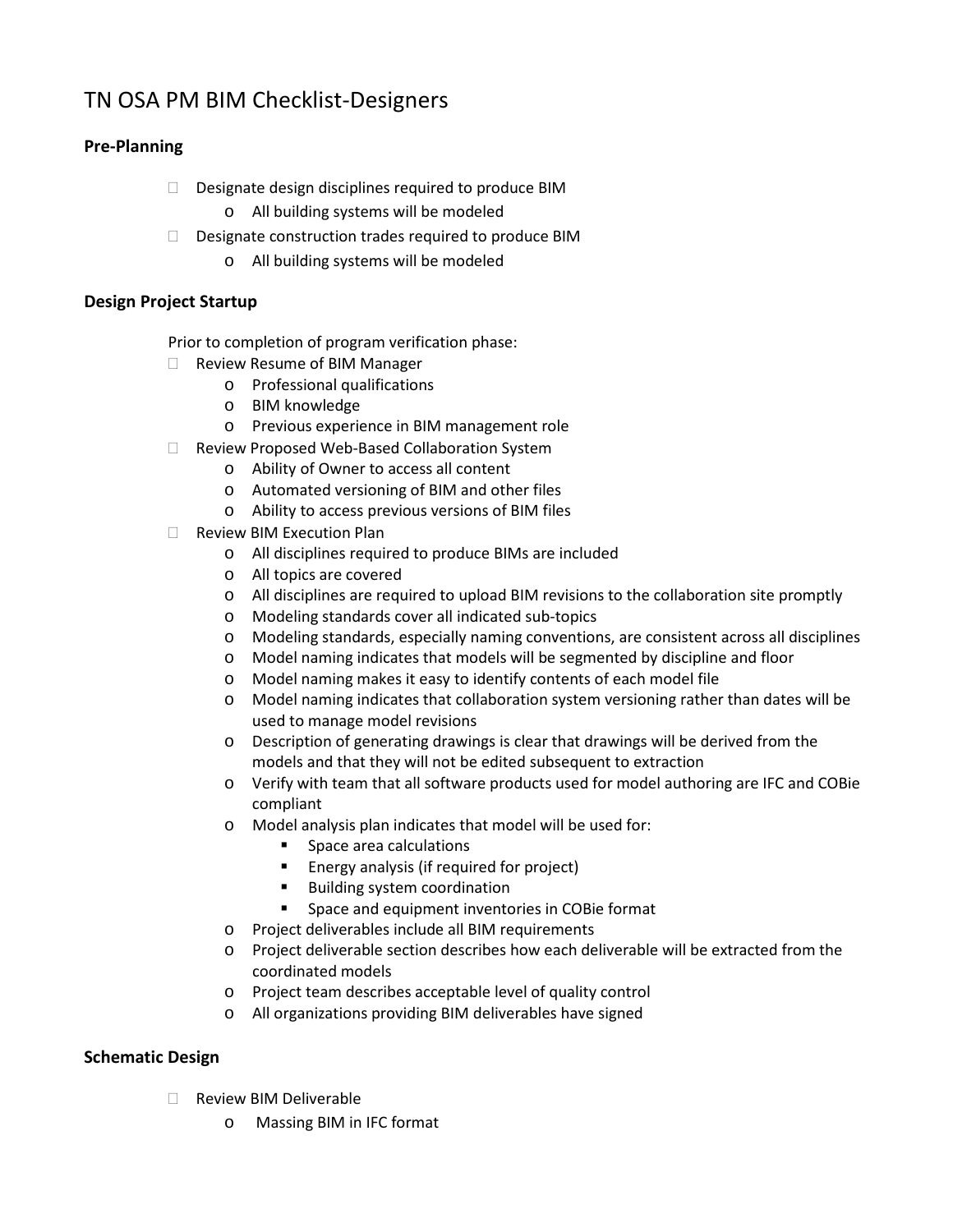- o Geo-reference mark and annotation
- $\Box$  Review/Validate COBie Deliverable using automated tools
	- o Contact, Facility, Floor, & Space worksheets are provided and valid

#### **Design Development**

- □ Review BIM Deliverables
	- o BIM Partitioned by Discipline and Floor in IFC Format
	- o Site Model in IFC or 3D DWG Format
	- o Polyline of FEMA building footprint
	- o Geo-reference mark and annotation
- $\Box$  Spot check to see that drawings are being exported from the models
	- o The information shown in the drawings is seen in the model
- $\Box$  Spot check to see that areas are being calculated from the models
	- o Area calculations in the model match those on the drawings
- □ Review/Validate COBie Deliverable using automated tools
	- o Contact, Facility, Floor, Space, Zone, Type, System, & Attribute worksheets are provided and valid
- Review Interference Report
	- o All interferences are resolved or adequately annotated
- $\Box$  Review Energy Analysis Report
	- o Verify that energy Analysis input came from the Design BIMs

#### **Construction Documents**

- Review BIM Deliverables
	- o BIM Partitioned by Discipline and Floor in IFC Format
	- o Site Model in IFC or 3D DWG Format
	- o Polyline of FEMA building footprint
	- o Geo-reference mark and annotation
- $\Box$  Spot check to see that drawings are being exported from the models
	- o The information shown in the drawings is seen in the model
- $\Box$  Spot check to see that areas are being calculated from the models
	- o The area calculations in the model match those on the drawings
- $\Box$  Review/Validate COBie Deliverable using automated tools
	- o Contact, Facility, Floor, Space, Zone, Type, Component, System, & Attribute worksheets are provided and valid
- □ Review Interference Report
	- o All interferences have been resolved
- □ Review Energy Analysis Report
	- o Verify that the energy Analysis input came from the Design BIMs

#### **Bidding Phase**

□ Review Conformed Bid BIMs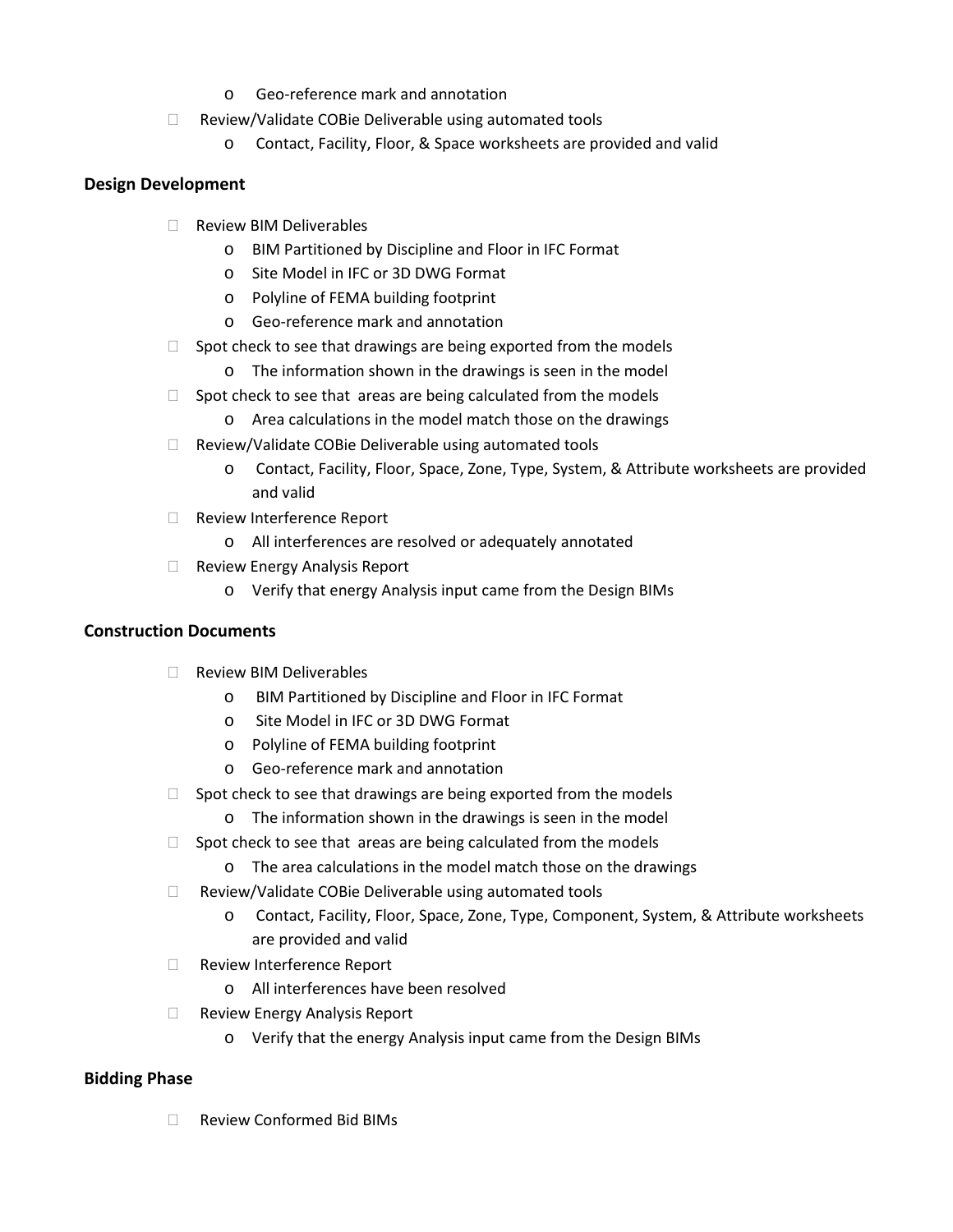- o Must reflect addenda and accepted alternates
- o Must be delivered in IFC and native format partitioned by floor and discipline
- o Site Model in native or 3D DWG Format
- Review Conformed COBie File
	- o Reflects changes in conformed bid BIMs
	- o Run automated check to ensure conformance with Tennessee's BIM standards

#### **Construction Closeout**

Deliver As-Built BIMs to Designer for Review for Conformance to Design Intent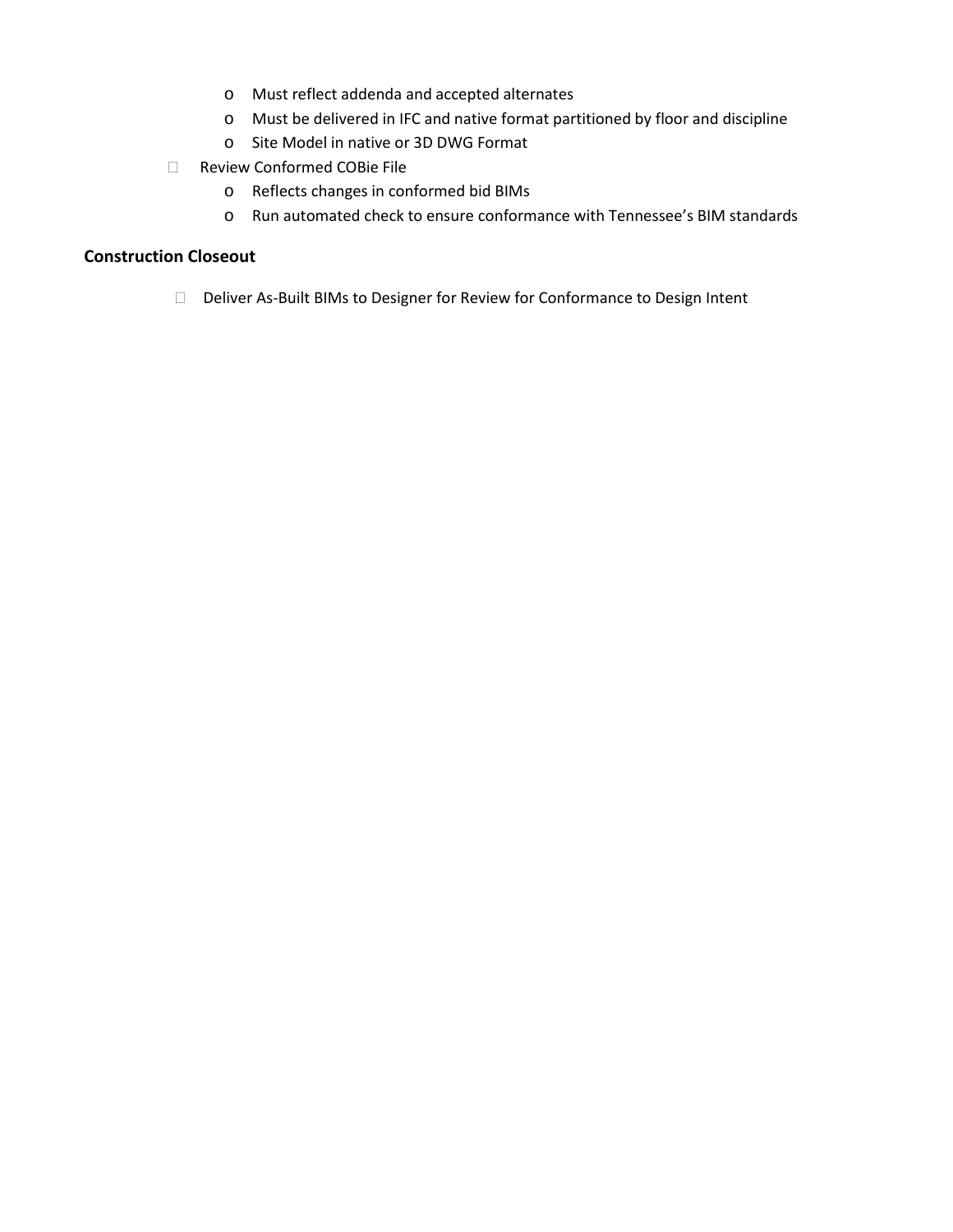## TN OSA PM BIM Checklist-Contractors

## **Pre-Construction**

- $\Box$  Provide Conformed Bid BIMs in IFC and native format, as well as COBie spreadsheet to **Contractor** 
	- o All Conformed Bid BIMs and COBie spreadsheet have been delivered to the Contractor

Within 30 days:

- □ Review Resume of BIM Manager
	- o Professional qualifications
	- o BIM knowledge
	- o Previous experience in BIM management role
- □ Review Proposed Web-Based Collaboration System
	- o Ability of Owner to access all content
	- o Automated versioning of BIM and other files
	- o Ability to access previous versions of BIM files
	- o The collaboration site is configured to provide all trades with access to all models
	- o The collaboration site prevents changes to one trade's model(s) by another trade
- Review BIM Execution Plan
	- o Construction team is modeling the complete building
	- o All trades required to produce BIMs are included
		- Each trade has designated a BIM Coordinator
	- o All topics are covered
	- o All trades are required to share BIM models via the collaboration site
	- o A computer with software capable of viewing merged models is provided onsite
	- o Modeling standards cover all indicated sub-topics
	- o Modeling standards, especially naming conventions, are consistent across all trades
	- o Modeling standards require geo-referencing of all BIMs
	- o Model naming indicates that models will be segmented by discipline and floor
	- o Model naming makes it easy to identify contents of each model file
	- o Model naming indicates that collaboration system versioning rather than dates will be used to manage model revisions
	- o Kickoff meeting attendees, location, date, and agenda are provided
	- o Kickoff meeting agenda includes topics in outline
	- o Description of the processes for using BIMs during construction coordination include:
		- Reference model(s) to be used by all trades
		- **Technique to be used for modeling clearances**
		- **Partitioning of model for purposes of coordination**
		- **Sequence of coordination**
		- Responsibility of trades to upload models to collaboration system
		- **Schedule for uploads**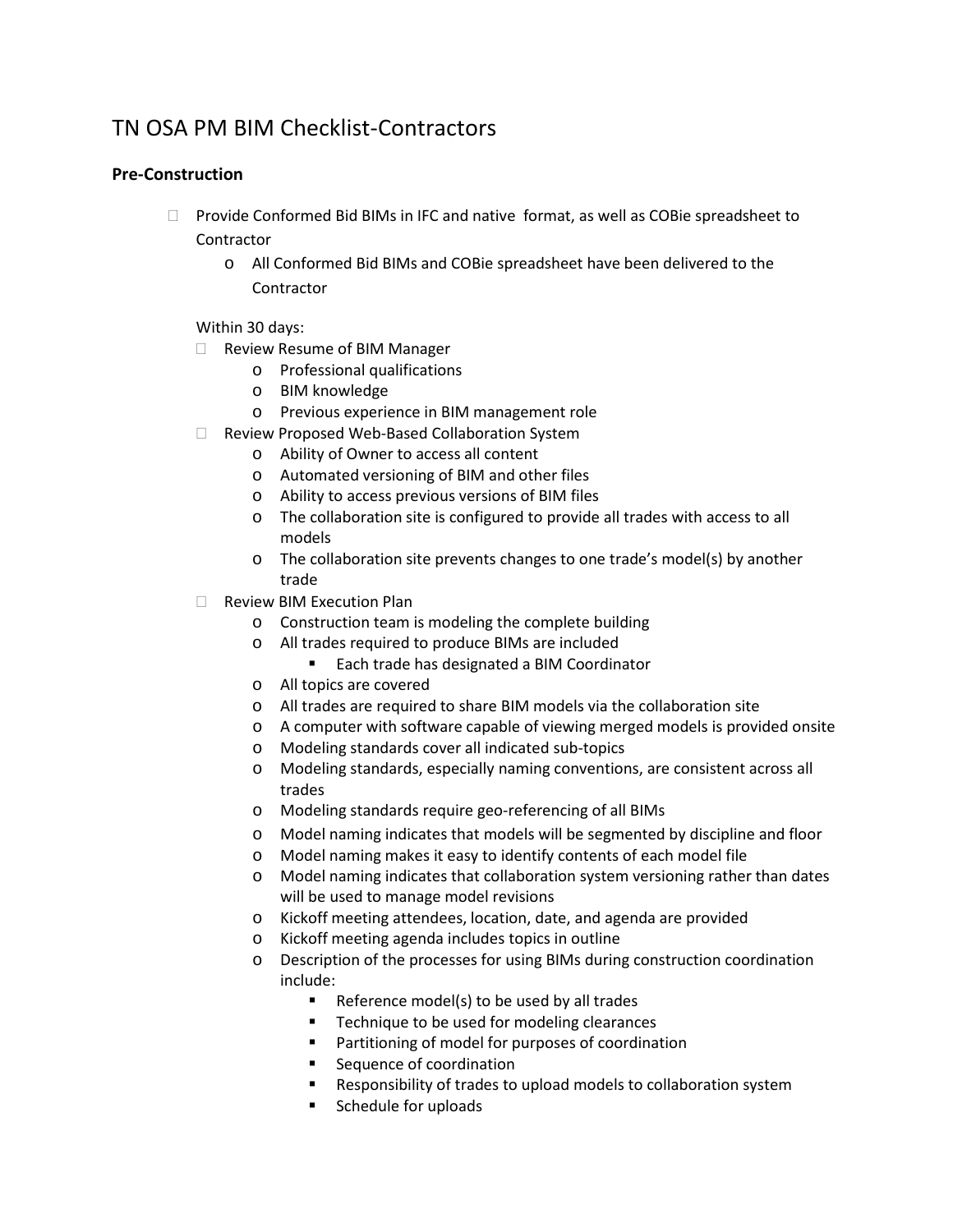- List of interference checks to be performed, typically each system against each other system (structural vs. plumbing, structural vs. duct, structural vs. electrical, duct vs. plumbing, etc.)
- **Responsibility for performing interference checks**
- **Process and schedule for reviewing interferences and assigning** responsibility for resolution
- Process for tracking interference resolution
- **Process for signing off on a Coordination BIM**
- **Requirement to build to signed off Coordination BIM**
- Requirement to generate all shop and coordination drawings from signed off Coordination BIM
- o Verify with team that all software products used for model authoring are IFC and COBie compliant
- o Identifies other construction-phase analyses including:
	- Software to be used
	- **BIMs to be analyzed**
	- **Responsible team members**
- o Process and responsibility for insuring that all building configuration changes resulting from RFI responses, change orders, etc. are incorporated in the Construction BIM
- o Project deliverables include As-Built BIMs partitioned by floor in IFC format, site and landscape model in IFC or 3D DWG format, As-Built drawings extracted from As-Built BIMs, COBie spreadsheet, all documents listed in COBie spreadsheet
- o Project deliverable section describes how each deliverable will be produced and delivered from the coordinated Construction models
- o Project team describes acceptable level of quality control
- o All organizations providing BIM deliverables have signed
- □ Attend BIM Kickoff Meeting

## **Coordination Phase**

- □ Verify that Shop Drawings are being extracted from Coordinated BIMs
	- o The information shown in the Shop drawings is seen in the model(s)
- □ Verify that Coordination Drawings are being extracted from Coordinated BIMs
	- o The information shown in the drawings is seen in the model(s)

#### **Construction Phase**

- $\Box$  Verify that Construction BIMs are being maintained to reflect any field changes or change orders
	- o Approved building configuration changes have been modeled in the Construction BIMs
- $\Box$  Spot check that equipment inventory and documents are maintained in the COBie format
	- o Don't wait until closeout to find out whether the contractor is capable of producing a COBie spreadsheet